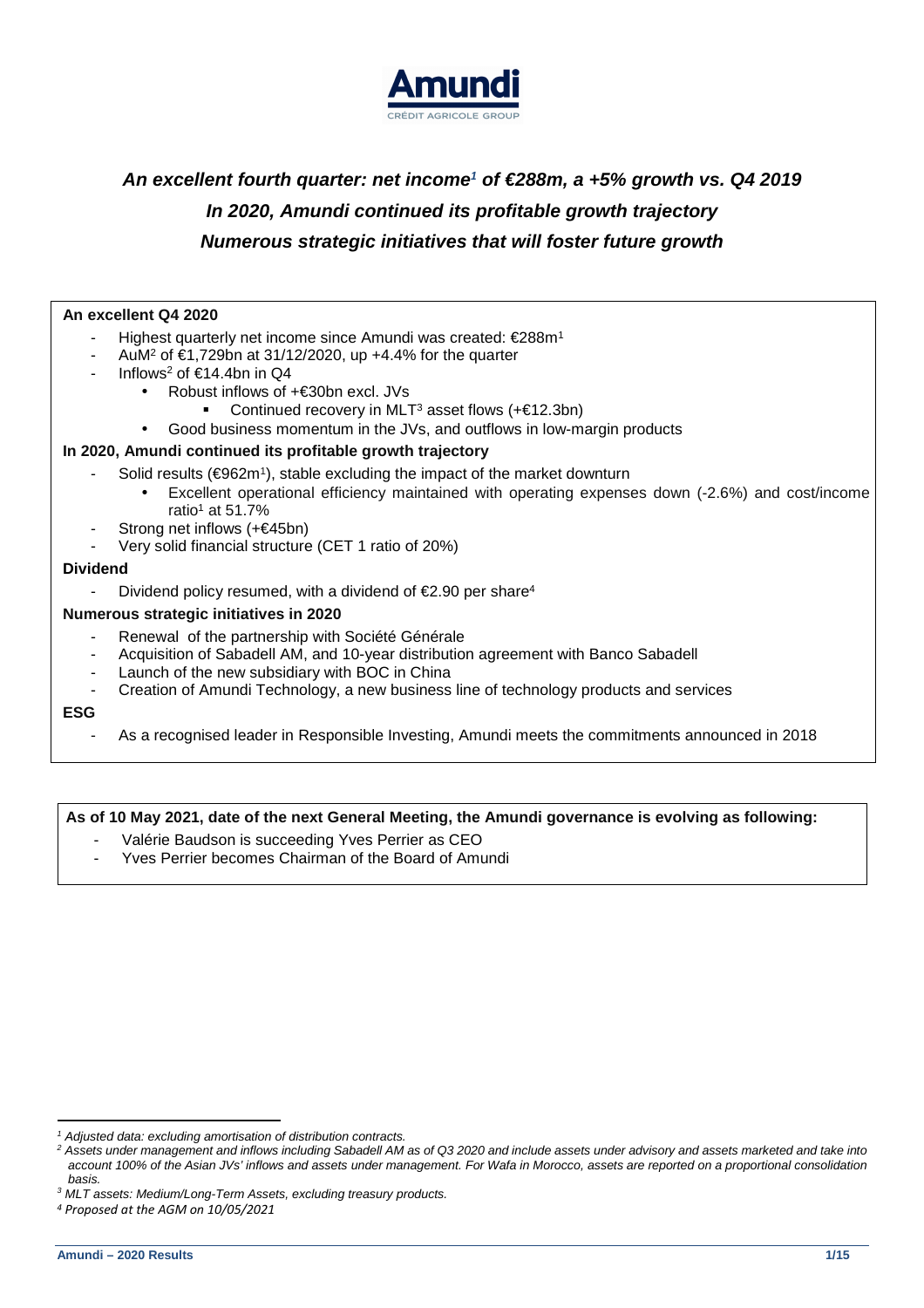### **Paris, 10 February 2021**

Amundi's Board of Directors, chaired by Xavier Musca, convened on 9 February 2021 to approve the fourth-quarter and full-year 2020 financial statements, and has announced an evolution of the company's governance as of 10 May 2021.

#### **Xavier Musca, Chairman of the Board of Directors until 10 May 2021, commented:**

"**After 14 years** as head of Amundi, Yves Perrier **has wished to hand over the general management responsibility**. Under his leadership, Amundi enjoyed **outstanding development**, becoming the indis**putable European leader and one of the world leaders** in asset management, recognised for the **strength of its business model**, its **growth momentum** and its position as a **financial player committed** to society.

Amundi's Board of Directors has appointed **Valérie Baudson** to **succeed** him. Yves will succeed me at the **chairmanship of the Board**, which will allow the company to **continue to benefit from his exceptional experience**.

This change in governance will ensure a **smooth transition and the continuity of Amundi's development**. It has received the full support of the senior management of Crédit Agricole Group. This change will take place following the next Amundi general meeting on 10 May 2021.

**Yves Perrier, Chief Executive Officer of Amundi until 10 May 2021 before taking on the role of Chairman of the Board, added:** 

"In 2020, Amundi **once again demonstrated** the **strength of its business model through its economic and financial performance.** 

2020 also saw the launch of **several strategic initiatives** that will support the **future growth of the company**: the **renewal of the partnership with Société Générale**, the **acquisition of Sabadell AM** combined with a long-term distribution agreement with Banco Sabadell in **Spain**, and finally the launch of the **new subsidiary in China with BOC**. This growth trend in our core business is enhanced by the **creation of Amundi Technology**, a **new business line dedicated to technology services.** 

Amundi has a clear strategy that has been unchanged since the company was founded: remaining an **efficient organisation with talented and tight-knit management.** 

In these circumstances, I **felt it was time to pass on the general management torch. I** am pleased that Valérie Baudson has been chosen by the Board, because I have **total confidence in her ability to continue and amplify Amundi's development trajectory**. It is the choice of **competence**, **continuity** and **shared values**.

I would like to **thank** all **Amundi employees** for their **commitment** over the years. Amundi's success is their success.

**Crédit Agricole Group** has played a very important role in Amundi's development. I would like to **thank Philippe Brassac**, Chief Executive Officer of Crédit Agricole SA, and **Xavier Musca**, who has been serving as Amundi's Chairman of the Board since its IPO, for the **unwavering support they have given to me and to the company":** 

#### **Valérie Baudson, Chief Executive Officer of Amundi as of 10 May 2021, has stated:**

"I would like to thank Amundi's Board of Directors and the general management of the Crédit Agricole Group for the confidence they have shown in me.

**It is a honour to be appointed Chief Executive Officer** of Amundi and to succeed **Yves Perrier**, who has **built a global leader in asset management. I** know that I can rely on his **support**.

**I look forward**, together with the management team and all the teams at Amundi, to con**tinuing to develop the company** to which I have dedicated my efforts for the past 14 years, in line with our **strategy**, which has been driving **Amundi's success since it was founded."**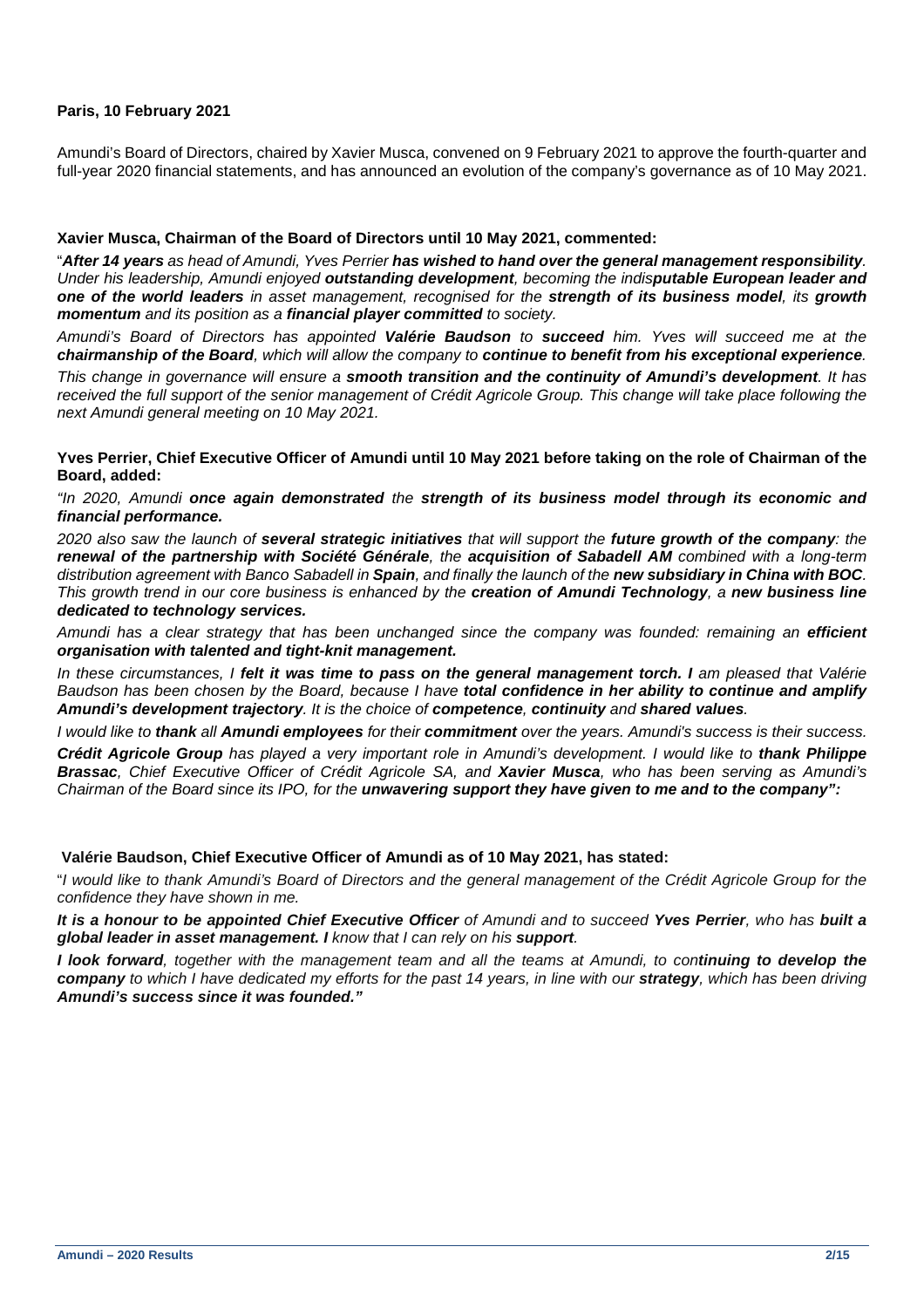# **I. A very good fourth quarter 2020**

# **Net income<sup>5</sup> of €288m (up +22.5% vs. Q3) Solid net inflows of +€30bn (excl. JV)**

## **Sharp improvement in results**

**In the fourth quarter of 2020, Amundi posted a net income of €288m<sup>5</sup> , an increase of +5.1% on the last quarter of 2019 and of +22.5% vs. Q3 2020. This is the highest quarterly income since Amundi was created. This sound quarterly income figure was the result of three factors:** 

- **Growth in net revenues**<sup>5</sup> of +1.6% vs Q4 2019, with a good hold on net management fees (+0.9%) and a high level of performance fees  $(\epsilon 94m)$ , reflecting the quality of the investment expertise.
- **Excellent control of operating expenses.** Like-for-like, i.e. excluding the start-up costs of the new subsidiary in China with Bank of China Wealth Management (~€10m) and integration of the œsts of Sabadell AM (~€5m)<sup>6</sup>, expenses would be down by -1.7% vs. Q4 2019. The cost/income ratio<sup>5</sup> was at 50.7%, almost the same level as Q4 2019 and remains one of the best in the industry.
- **An increase in the contribution of JVs**, which totalled €20m (compared to €14m in Q4 2019).

## **Strong business activity**

**In a recovering market environment, net inflows for the fourth quarter of 2020 stood at +€29.8bn excluding JVs, driven by all client segments and asset classes. MLT asset flows (+€12.3bn) improved significantly.**

**In Retail** (excl. JVs), the **recovery in MLT asset net flows (+€6.4bn compared to +€2.4bn in Q3 2020) was confirmed**. All distribution channels contributed to this trend: network inflows turned positive thanks in particular to unitlinked accounts and discretionary management in France, Italy, and Austria, while momentum with third-party distributors stayed strong.

**In the Institutionals segment, net flows (+€21.3bn) benefited from a rebound in MLT asset business (+€5.8bn, compared to +€2.2bn in Q3 2020),** driven by Institutional & Sovereign clients. In Treasury products, inflows remained robust (+€15.5bn) and were concentrated in Corporates.

**The Asian JVs continued their momentum in long-term funds** in India and China (+€6bn), but were affected by outflows in low-margin products: in China, -€16.5bn in outflows from "channel business"7 related to regulatory developments, and in India, -€5.1bn due to two institutional mandates coming to an end. Overall, JVs recorded outflows of -€15.4bn in the fourth quarter of 2020.

**Overall, including JVs, inflows for the quarter were +€14.4bn. Given a positive market effect (+€52bn), assets under management reached €1,729bn as at 31 December 2020, up +4.0% compared to the end of September 2020 and +4.6% since the end of 2019.** 

# **II. In 2020, Amundi continued its profitable growth trajectory**

## **Profitability stayed high**

**Adjusted net income<sup>5</sup> stood at €962m, down -4.7% on 2019, but stable excluding the impact of the market downturn<sup>8</sup> in 2020.** 

**This net income is close to the objective in the 2018-2020 plan<sup>9</sup> , which envisaged net income to virtually double compared to the IPO year.** 

**This high level of result factors in several opposing effects:** 

• **Net revenues<sup>5</sup> , down by -4.1%, suffered from the effects of the crisis.** Management fees were impacted by the market downturn (-4% decline in the average level of the EuroStoxx index vs. 2019) and an unfavourable mix effect. The markets' decline also had a significant impact on financial income, which fell from €44m to -€38m. Conversely, performance fees increased (€200m or +17.1%), reflecting the quality of our investment expertise.

<sup>&</sup>lt;sup>5</sup> Adjusted data: excluding amortisation of distribution contracts.

<sup>6</sup> Sabadell AM has been consolidated since 1 July 2020.

<sup>&</sup>lt;sup>7</sup> Channel Business: "non-standard", low-margin products.

 $^8$  Restatement of the impact in 2020 of the decline in the average EuroStoxx index and the financial income in the amount of ∼€50m after tax.

<sup>&</sup>lt;sup>9</sup> Announced on 09/02/2018.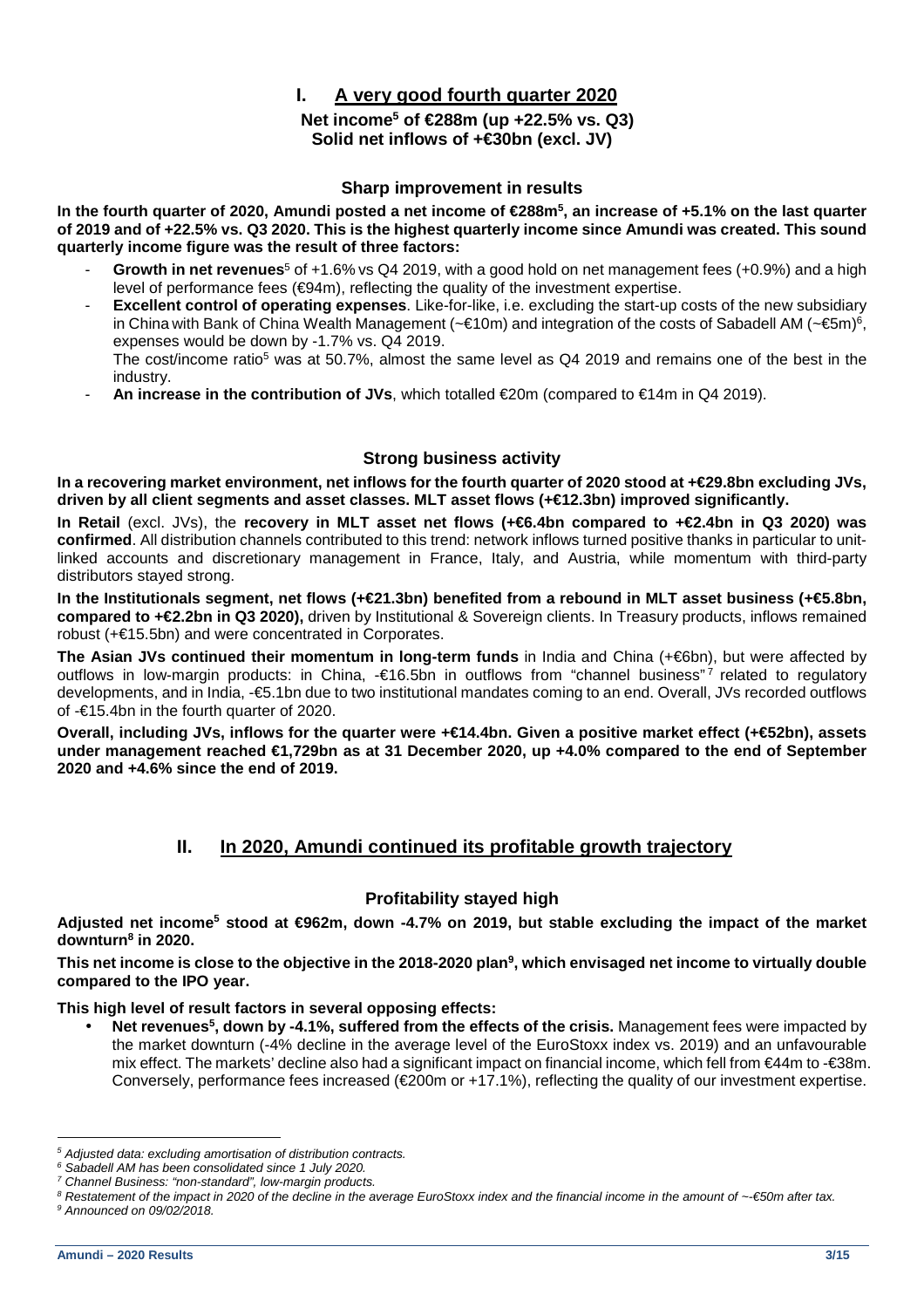- **The substantial drop in operating expenses<sup>10</sup>** (-2.6% vs. 2019), in spite of scope effects (Sabadell AM consolidated in the second half, and the new subsidiary with BOC in China created in Q4), confirms **Amundi's capacity to adjust its costs** and finance its investments through a continuous push for productivity. The result is a **cost/income ratio<sup>10</sup>** of **51.7%, still far below the announced maximum of 53%**.
- **The contribution from equity-accounted entities** (mostly Asian joint ventures) **rose significantly to €66m,** compared to  $\in 46$ m in 2019, thanks to better results in China ( $\in 16$ m) and India ( $\in 39$ m).

## **Robust business momentum in spite of the crisis**

**In a volatile market environment**, **Amundi posted resilient business activity, at +€45.1bn, with limited outflows**  in the first half (-€4bn) and a particularly vigorous second half (+€49bn). This solid business activity was driven **by all client segments:** 

- **Net flows from Retail clients** (excl. JVs) **totalled +€11.7bn** (vs. +€5.4bn in 2019), primarily in MLT assets, thanks to brisk business from third-party distributors and French networks, which benefited from the steady ramping-up of Unit-Linked Accounts in Life Insurance.
- **Inflows from Institutional clients stood at +€28.1bn, driven by a high level of inflows on treasury products (+€27.3bn),** specifically from Corporate clients. Excluding treasury products, business held up well (+€5.5bn) with all client segments, except for group insurance companies (-€4.7bn), due to outflows on eurocontracts (in line with the Life Insurance market in France).
- **The JVs recorded brisk inflows** of +€16.7bn excluding the impact of outflows on low-margin "channel business" products in China (-€11.3bn), in connection with regulatory changes. Inflows were especially robust at our Indian JV with SBI (+€11.7bn), which **reached the number 1 position1 in on the Indian open-ended fund market<sup>11</sup> .**

This strong business activity primarily benefited from two positive factors:

- **Innovative expertise meeting market expectations**: **passive, ETF and Smart Beta management inflows were +€21.6bn** (vs. +€16.2bn in 2019), bringing assets under management to €158bn. In ETP<sup>12</sup>, Amundi gained market share, being the third-largest player by inflows in Europe<sup>13</sup> at +€6.7bn and the fifth largest by AuM<sup>12</sup> at €64bn. Furthermore, **the trend for real and alternative assets** continued, with +€4.4bn in flows (particularly in real estate), bringing AuM to €56.6bn. Lastly, **active equity fund management generated positive inflows of +€3.4bn** thanks to the success of our thematic funds.
- **Solid, regular investment performance**: almost 74% of assets in open-ended funds are in the top two quartiles over five years<sup>14</sup>. Overall, 177 Amundi funds have a 4- or 5-star<sup>13</sup> Morningstar rating.

## **A solid financial structure and a return to dividend distribution**

**A strengthened financial structure in 2020:** Tangible equity<sup>15</sup> amounted to €3.2bn, a +€0.5bn increase compared with end-2019. The CET1 ratio at the end of 2020 was at 20% (vs. 15.9% at the end of 2019), which is well above regulatory requirements. As a reminder, in May 2020, rating agency Fitch reiterated Amundi's A+ rating with a stable outlook, the best in the sector.

#### **Such financial strength has allowed us to resume our dividend policy, which is compatible with the ECB recommendations. The Board of Directors has decided to propose a cash dividend of €2.90 per share to the General Meeting to be held on 10 May 2021.**

This dividend represents a pay-out ratio of 65% of the Group's share of net income and a 4.5% yield based on the share price on 8 February 2021 (at market close). Shares shall be designated ex-dividend on 13 May 2021 and dividend will be paid out as from 17 May 2021.

*<sup>10</sup>* Adjusted data: excluding amortisation of distribution contracts

*<sup>11</sup> Source AMFI India at end-2020* 

 $12$  ETP: Exchange Traded Products, including ETF (Exchange Traded Funds) and ETC (Exchange Traded Commodities).

<sup>&</sup>lt;sup>13</sup> Source ETF GI

<sup>14</sup> Source: Morningstar Direct, open-ended funds and ETFs, global scope, excluding feeder funds, end of December 2020. 648 funds, i.e. €453bn. <sup>15</sup> Equity excluding goodwill and intangible assets.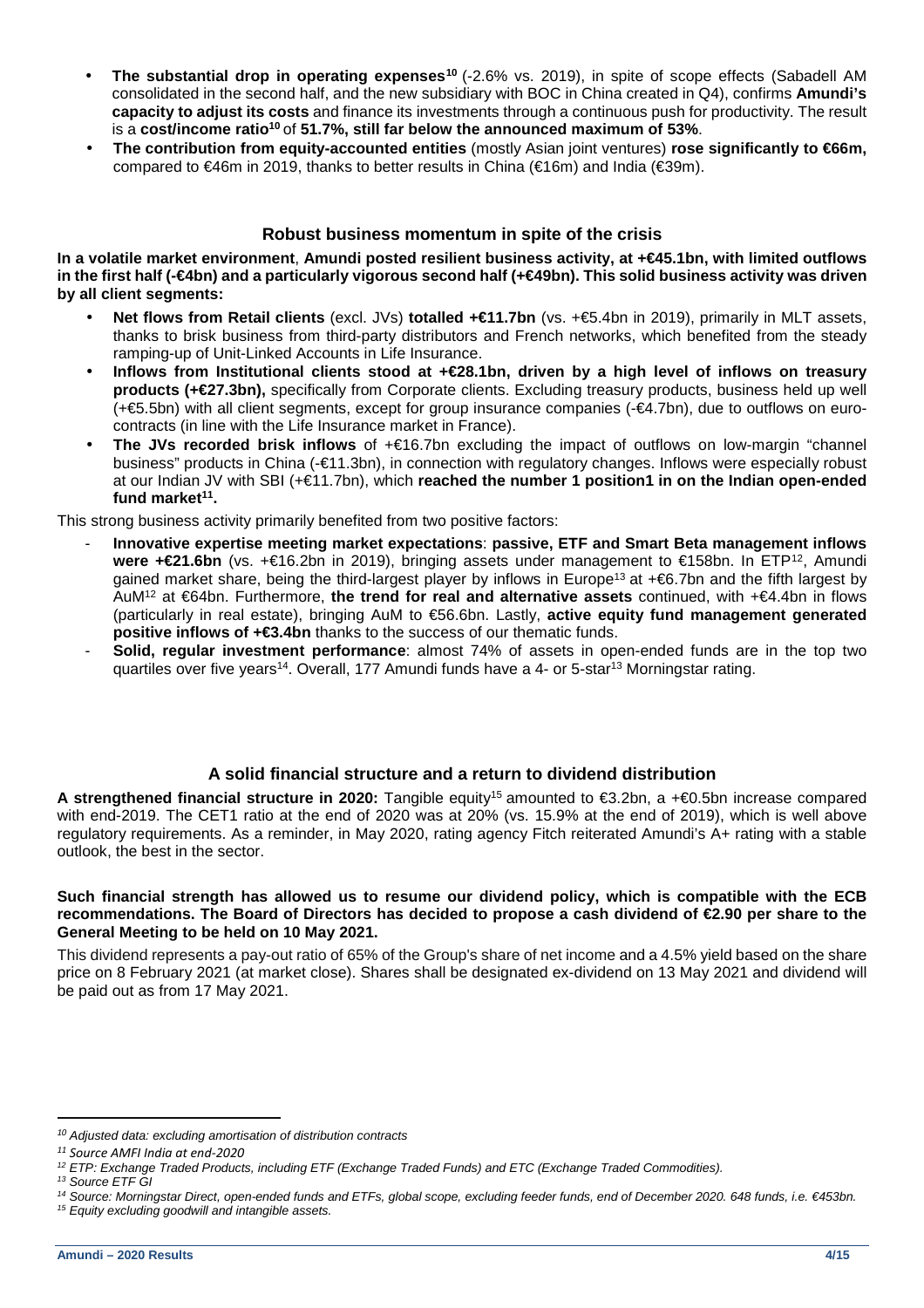# **III. Major strategic initiatives in 2020**

#### **In 2020, several strategic initiatives were launched that will bolster the group's growth in years to come:**

## • **Partnership with Société Générale renewed for 5 years**

Amundi is still the leading supplier of savings products and solutions for the Société Générale network, which consolidates Amundi's leadership in France.

• **New 10-year partnership with Banco Sabadell, supplemented by the acquisition of Sabadell AM**  With the acquisition of Sabadell Asset Management, which was finalised on 30 June 2020, Amundi became a top-5 player in Spain, doubling its AuM (€43bn). Targeted synergies (€20m before tax in 2022) are confirmed, and integration is according to plan. Meanwhile, the partnership for distribution of Amundi products in the Banco Sabadell network (Spain's fourth-largest bank) was successfully launched, generating inflows of €300m within six months.

This value-creating deal cements Amundi's leadership in Europe.

#### • **New subsidiary created with Bank of China Wealth Management**

The operational start-up of this new subsidiary (in which Amundi holds a 55% stake) was effective in the fourth quarter, on schedule, after being authorised by the Chinese regulator. The first products were marketed in the BOC network.

Amundi now enjoys a unique position in China, covering all segments of the Chinese Asset Management market thanks to partnerships with two large banks: ABC (third-largest Chinese bank with over 400 million Retail clients and 23,000 branches) and BoC (fourth-largest Chinese bank with 300 million Retail clients and 11,000 branches).

This strategic initiative in China reinforces our development strategy in Asia. Assets under management in this region stand at almost €300bn, with a five-year target of €500bn.

#### • **Creation of Amundi Technology, a new technology services business line**

Since its creation in 2010, Amundi has benefited from its own high-grade IT platform, with which it has ensured the quality of management and services for its clients, successfully integrated acquisitions (specifically Pioneer), and had a major competitive advantage in terms of cost.

Since 2016, these cutting-edge technology services (specifically ALTO Investments<sup>16</sup>) have been marketed to third-party clients (24 user clients in France, Europe, and Asia).

**Leveraging on this experience, Amundi is looking to expand its growth by creating a new business line, backed by dedicated IT and sales teams of more than 700 people at two hubs (Paris and Dublin).** 

**Commercialisation of these technology solutions covering all asset management and savings businesses is expected to generate €150m in revenues in 2025 (compared with €25m in 2020).** 

 $16$  PMS (Portfolio Management Services) system. ALTO: Amundi Leading Technology and Operations.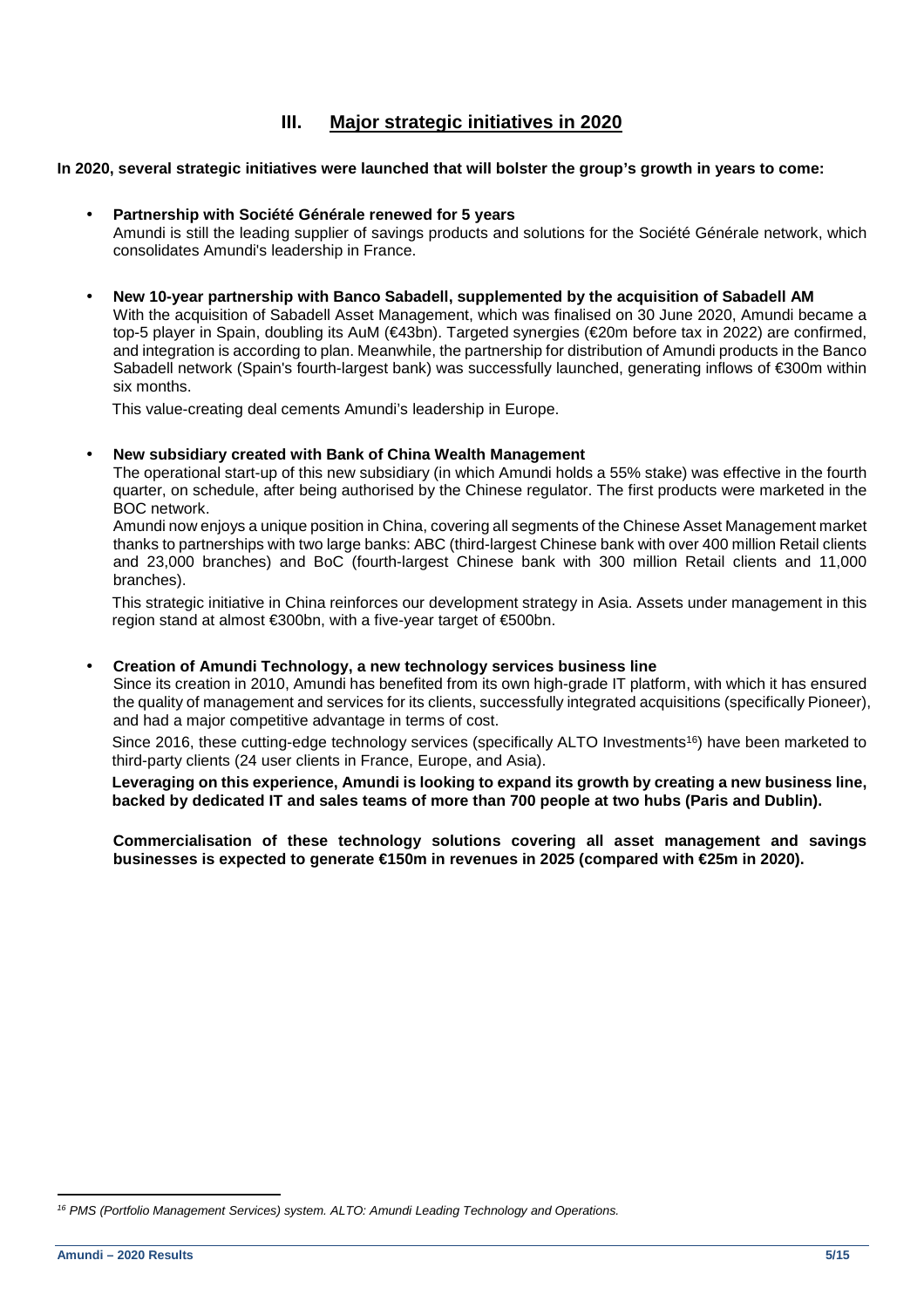# **IV. ESG: leadership recognised, commitments met**

**A pioneer since its creation, Amundi has considered the inclusion of ESG**<sup>17</sup> **as one of its founding pillars. In 2018, an ambitious plan was announced to expand that approach,** applying ESG criteria across all of its investment expertise and developing specific initiatives dedicated to funding the energy transition and social inclusion by doubling assets under management from €10bn to €20bn.

### **These commitments, announced in 2018, are met:**

- **100% of actively-managed, open-ended funds<sup>18</sup> now include ESG criteria**; the objective for each fund's portfolio is to have a better ESG rating than its benchmark universe.
- Assets under management for **specific initiatives** (funding the energy transition and social inclusion) totalled €22bn at the end of 2020.
- At 31 December 2020, the **Amundi Solidarity** fund had €330m in AuM compared to €200m in 2018.
- Amundi's **ESG Analysis** now covers 10,000 issuers (vs. 5,500 in 2018).
- Numerous **partnerships and innovations** were initiated with public entities (including IFC<sup>19</sup>, EIB<sup>20</sup> and AIIB**<sup>21</sup>**), to develop climate-specific products and solutions.

## **In 2020, Amundi continued with its active policy of innovating and developing ESG solutions:**

- **AIIB Amundi Climate Change Investment Framework**, use for the first time of a holistic approach to build portfolios resistant to climate risks and based on the three key objectives of the Paris Agreement.
- Amundi was selected by a group of French institutional investors (including the Caisse des Dépôts) to manage the **first Equity index fund aligned with the Paris Agreement**;
- **Three ETFs** were launched **replicating the PAB** (Paris Aligned Benchmarks) climate indices, thereby broadening the range of "climate transition" solutions;
- The **CPR Social Impact** fund, the first Global Equity investment fund dedicated to the theme of reducing social inequality, was launched, followed by a "Social Bond" global fund;
- Start of the first year of the **GRECO** fund for promoting development of new green asset classes in Europe, with support from the EIB<sup>19</sup>, thus contributing to a post-Covid green recovery.

These initiatives contributed to the increase of total ESG assets under management from €323bn in 2019 to €378bn in 2020.

**The engagement policy was updated, with two major priorities regarding dialogue with issuers and the voting policy:** contribution to the energy transition and contribution to social cohesion. Amundi voted in more than 4,200 General Meetings in 2020.

## **Amundi enjoys an increasing recognition as a key player:**

- Amundi is ranked #1 in Europe in ESG AuM (open-ended funds) according to Broadridge<sup>22</sup>.
- Morgan Stanley selected Amundi as the only financial stock of the 15 recommended stocks benefiting from market trends on ESG<sup>23</sup>.
- Amundi is the first asset manager to use estimated CDP<sup>24</sup> temperature in its ESG analysis.
- 2020 PRI assessment results: Amundi has improved since 2019, winning the highest score of A+ across all categories, including Private Equity, which participated this year for the first time.

<sup>&</sup>lt;sup>17</sup> ESG criteria: Environmental, Social, and Governance.

 $18$ February 2021. All open-ended funds actively managed by Amundi to which an ESG-rating methodology can be applied.

<sup>19</sup> A World Bank subsidiary

<sup>&</sup>lt;sup>20</sup> European Investment Bank

<sup>&</sup>lt;sup>21</sup> AIIB: Asian Infrastructure Investment Bank

<sup>&</sup>lt;sup>22</sup> Source: Broadridge, data at 30/12/2020 on open-ended funds in Europe

<sup>&</sup>lt;sup>23</sup> Morgan Stanley memo: "Sustainability & ESG in 2021: Key Themes and 15 Stocks to Buy", 13/12/2020.

<sup>24</sup>CDP: International organisation (formerly Carbon Disclosure Project)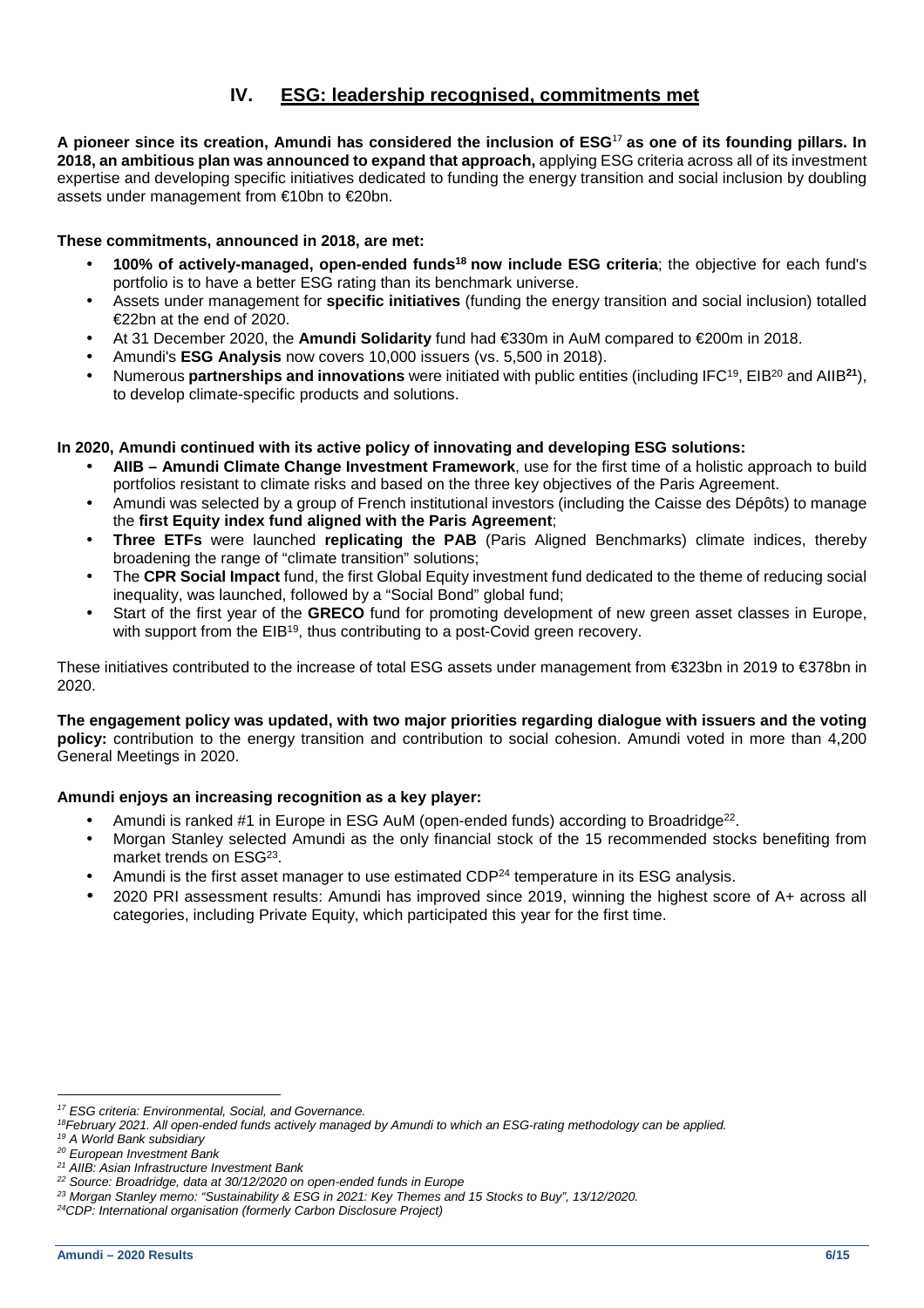# **V. Evolution of governance**

**During its meeting on 9 February 2021, the Board of Directors approved the following changes which will be effective after the AGM to take place on 10 May 2021:** 

### • **Valérie Baudson will succeed Yves Perrier as Amundi's CEO**

Valérie Baudson has joined the company 14 years ago. She has been a member of the Executive Committee since 2013 and of the General Management Committee since 2016. She heads the following businesses: CPR AM, the ETF, indices & smart beta, and the Distribution and Wealth division. She has been a key player in Amundi's success, thanks to the development of the index/ETF business and of

CPR AM, as well as its active contribution to the general management.

Valérie Baudson will become a member of the Executive Committee and Deputy General Manager of Crédit Agricole S.A.

Please refer to the detailed biography in the appendix. .

#### • **Yves Perrier will become Chairman of The Board of Directors**

Yves Perrier, who has led the company for the past 14 years, was the architect behind the creation of Amundi in 2010 and steered its development. Today, Amundi is the European asset management leader and one of the top players globally.

Under the leadership of Yves Perrier, the company saw substantial development achieved through organic growth, supplemented by successful external growth operations, in particular the acquisition of Pioneer in 2017. Assets under management rose 2.5-fold between 2010 and 2020 and earnings have virtually doubled since its Initial Public Offering in 2015. The company's stock market capitalization has also virtually doubled since the IPO.

Going beyond its economic performance, Amundi has confirmed its position as a leader in ESG, particularly by applying extra-financial criteria across all its management operations.

Please refer to the detailed biography in the appendix.

#### **This governance evolution ensures continuity of Amundi development, in line with the strategy implemented successfully since its creation**

\*\*\*

# **Financial disclosure calendar**

- Publication of Q1 2021 results: 29 April 2021
- AGM for the 2020 financial year: 10 May 2021
- Publication of H1 2021 results 30 July 2021
- Publication of 9M 2021 results 4 November 2021

# **Dividend schedule**

- Ex-dividend date: 13 May 2021
- Pay-out: as from 17 May 2021

\*\*\*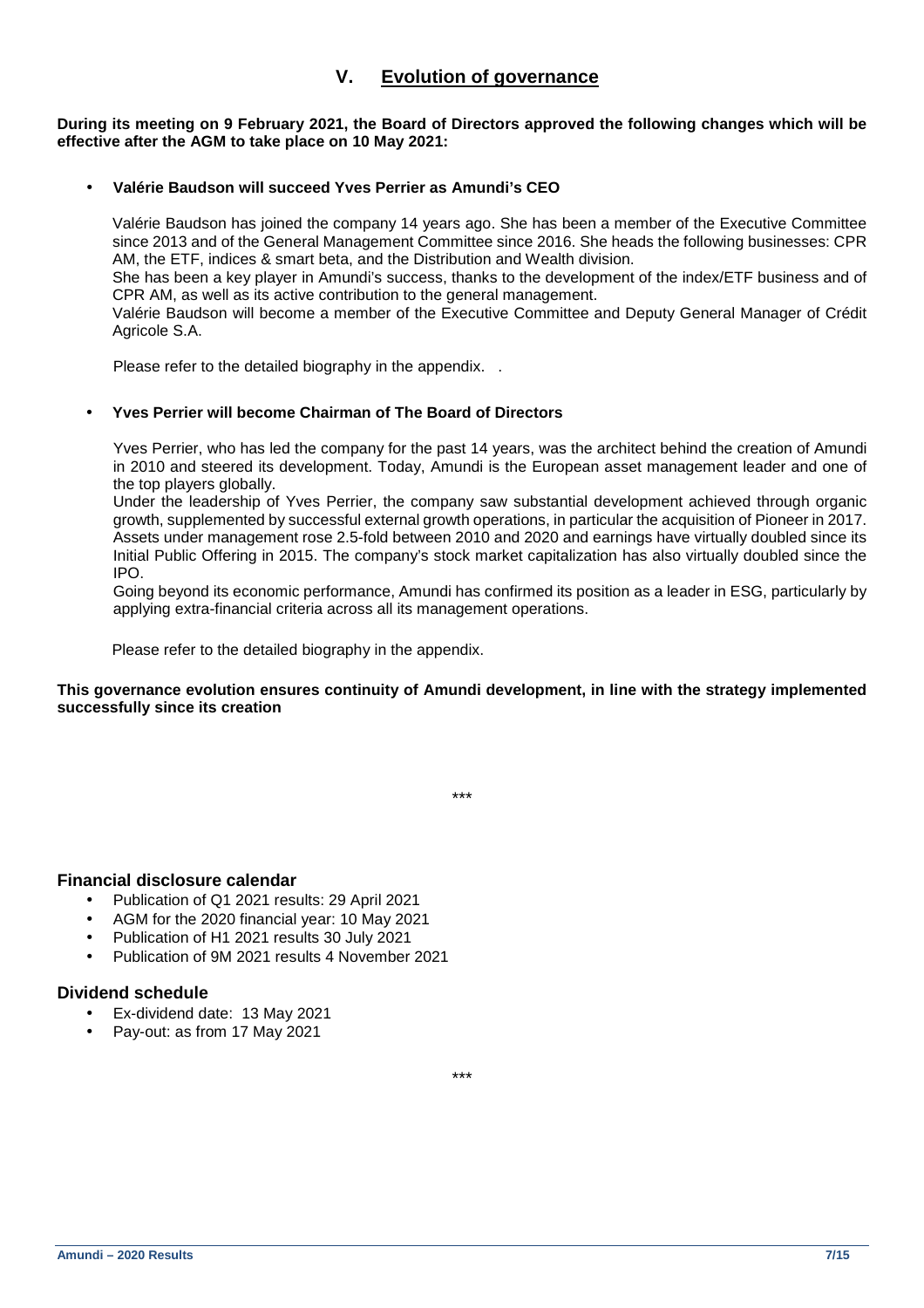# **DETAILED BIOGRAPHIES**

# **Biography of Yves Perrier**

Yves Perrier has overseen asset management operations at Crédit Agricole Group for the past 14 years. In 2010, he was behind the creation of Amundi, merging the activities of Credit Agricole Asset Management and Société Générale Asset Management.

Under his leadership, Amundi saw outstanding development achieved through organic growth and successful external growth operations, in particular the acquisition of Pioneer in 2017. With more than €1.7 trillion in assets under management, which have virtually doubled since the company's IPO in 2015, Amundi is the leading asset management firm in Europe and one of the top 10 in the world. This business growth was accompanied by strong earnings growth, which have risen 2.5-fold since Amundi was created.

The bulk of Amundi's expansion took place internationally. In Europe, Amundi is No. 1 in France, No. 2 in Austria and the Czech Republic, No. 3 in Italy and is now in the Top 5 in Spain following the acquisition of Sabadell AM. In Asia, the Group has more than €300bn in assets under management and has recently extended its reach into China through the creation of a subsidiary with Bank of China. It is the first Chinese joint venture with a foreign player as its majority shareholder.

Under the leadership of Yves Perrier, the firm has become a recognised leader in ESG, which was included as one of the Group's founding principles when it was created in 2010. The Group has applied ESG criteria to all its open-ended funds and has multiplied its efforts in favour of energy transition and social inclusion, in particular through partnerships with IFC, the EIB and the Asian Infrastructure Investment Bank.

Amundi was listed on the Paris stock market in 2015 and, at the time, it was the largest IPO on the French market since the 2009 financial crisis. Its market cap has almost doubled to reach more than €13bn today, the number 1 market capitalisation in Europe and in the Top 5 worldwide amongst listed asset managers<sup>25</sup>.

In addition, Yves Perrier has been serving as a member of the Crédit Agricole S.A. Executive Committee since 2003 and as Deputy CEO of Crédit Agricole S.A. since 2015. In these roles, he supervised the Savings and Real Estate division and directed Crédit Agricole Group's solidarity initiatives

\* \* \*

Yves Perrier started his career in audit and consulting. He joined Société Générale in 1987, where he was Chief Financial Officer (1995-1999) and then Crédit Lyonnais in 1999, where he was a member of the Executive Committee in charge of Finance, Risk and General Inspection (1999-2003). In 2003, he steers the creation of CALYON (now CACIB by merging Indosuez with the Investment Banking business of Crédit Lyonnais. He was its Deputy Chief Executive Officer until 2007.

Yves Perrier was Chairman of the French Asset Management Association (AFG) from 2015 to 2017 and currently he is its Honorary Chairman. He is also Vice-Chairman of Paris Europlace and, since 2020, Administrator-Treasurer of the Fondation de France.

\* \* \*

He has been singled out for numerous awards, on an international level, including Funds Europe's European Asset Management Personality of the Year in 2010 and the European Outstanding Achievement award in 2018. He was also voted CEO of the Year by Financial News in 2017 and by Global Investor Group in 2019.

Yves Perrier is 67 years of age. He isa graduate of ESSEC and is a Certified Public Accountant (CPA).

Yves Perrier has authored several publications. Recently he collaborated with Jean Dominique Senard to write "Responsible Capitalism: An Opportunity for Europe", published by Institut Montaigne and Comité Médicis.



<sup>&</sup>lt;sup>25</sup> Traditional asset managers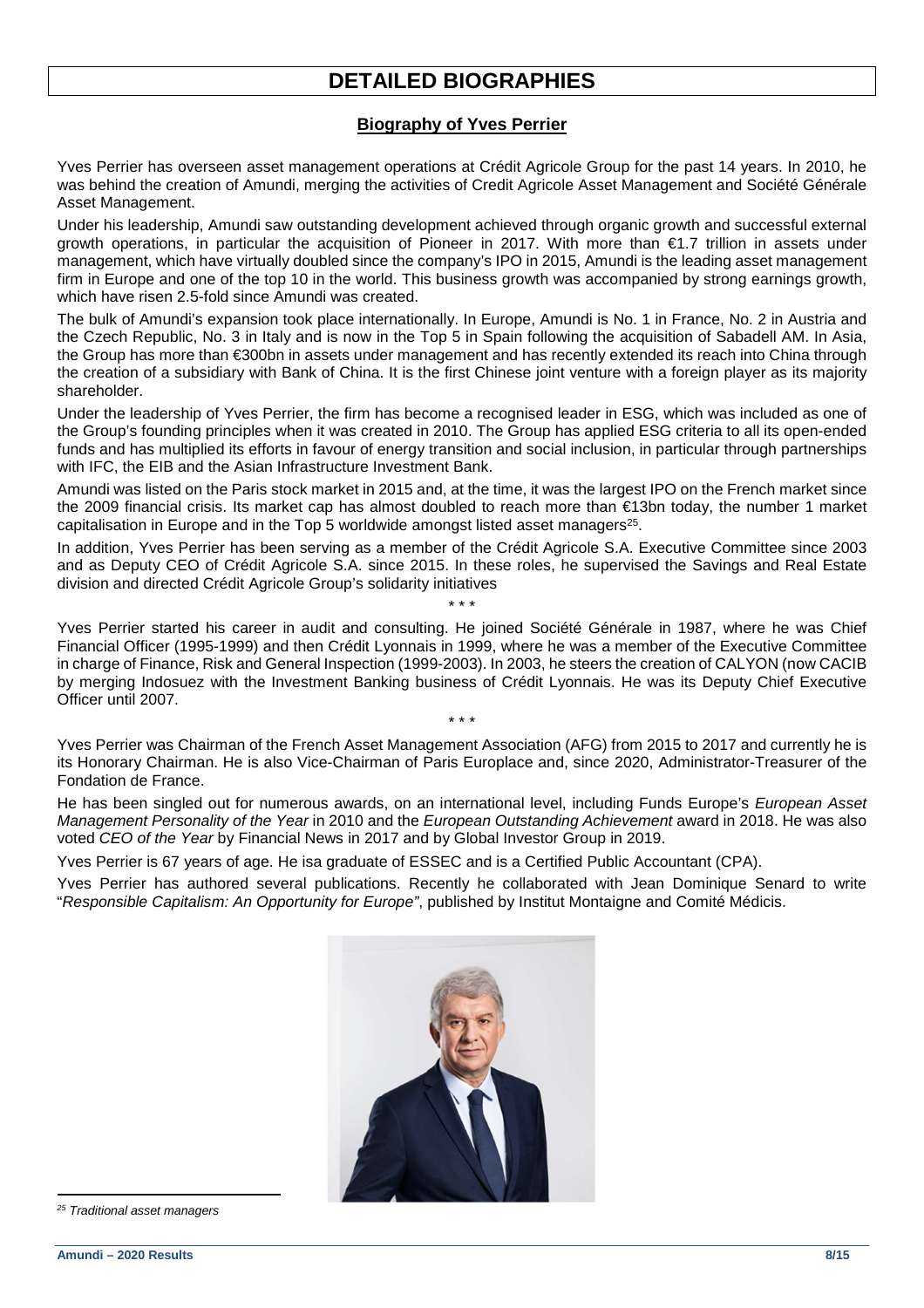# **Biography of Valerie Baudson**

#### **Member of Amundi's General Management Committee in charge of CPR AM, passive/ETF management and the Third Party Distribution & Wealth clients Division.**

Valérie Baudson began her career in the Corporate and Investment Banking arm of Crédit Agricole Group and joined Amundi 14 years ago. She has been a member of the Amundi Executive Committee since 2013 and a member of the General Management Committee since 2016.

Valérie supervises the ETF, Indexing & Smart Beta business that she created and developed since 2008. Amundi ETF is now the fifth largest player in Europe.

Since 2016, she has also been CEO of CPR AM, an active management company recognized in particular for its thematic & ESG expertise, whose assets under management have increased by 50% in five years.

She also heads the Division dedicated to distributors and private banking clients of the Amundi Group worldwide. Finally, she supervises the Amundi subsidiaries in Germany and Spain.

Valérie began her career in 1995 at Banque Indosuez, where she managed international audit assignments. She then joined Crédit Agricole Cheuvreux, the European brokerage subsidiary of the Crédit Agricole Group, as General Secretary and then Marketing Director for Europe.

Valérie Baudson is a member of the Board of Directors of CA Indosuez Wealth, a member of the Strategic Committee of the Association Française de la Gestion Financière (AFG) and Chair of Paris Europlace investor's committee, which recently published the report "Useful and responsible Investing".

She is a graduate of HEC Paris.

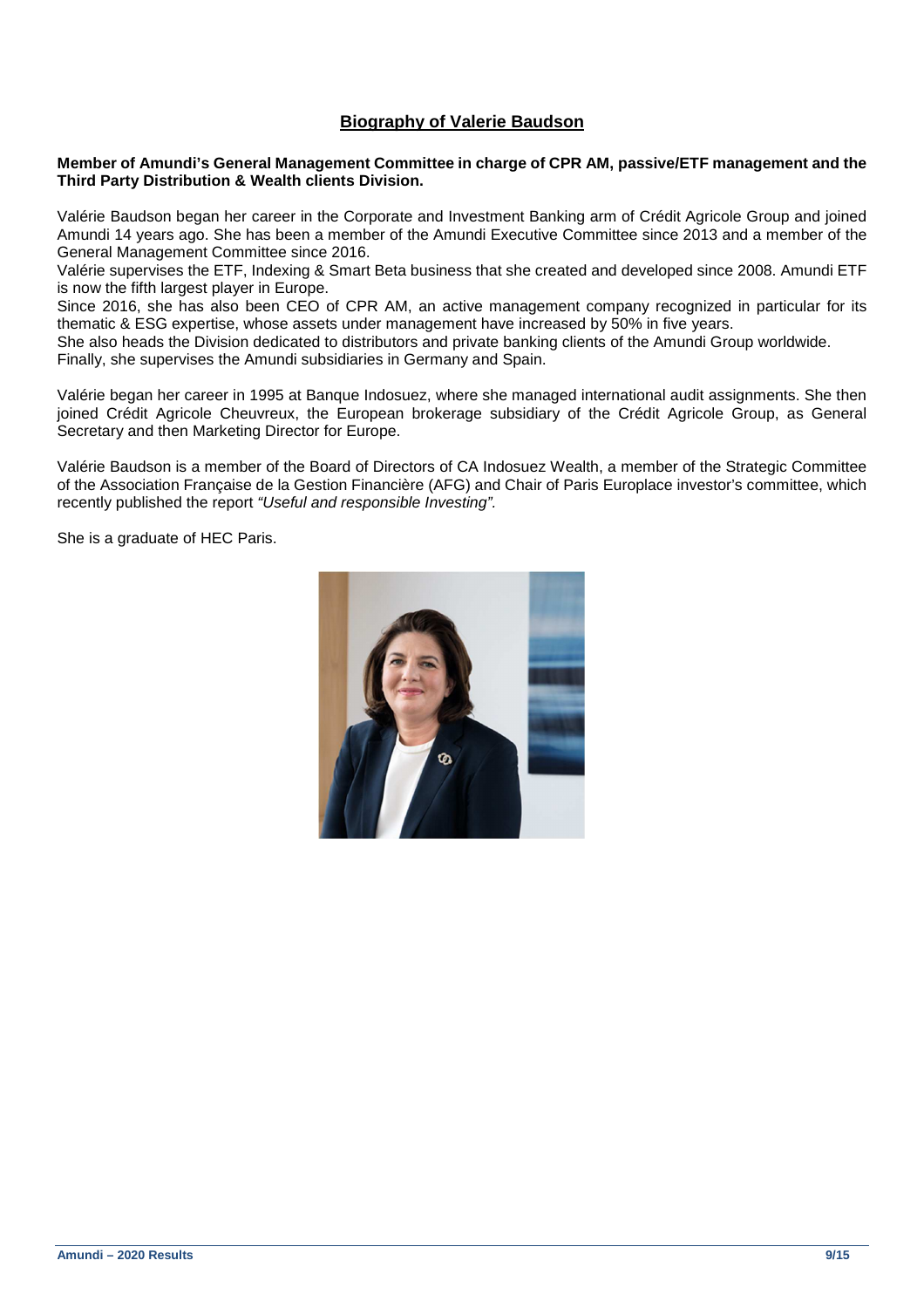# **APPENDIXES**

# **Income statements (annual and Q4)**

| $\epsilon$ m                                        | Q <sub>4</sub><br>2020 | Q3<br>2020 | Chg.<br>Q4/Q3 | Q4<br>2019 | Chg.<br>Q4/Q4 | 2020         | 2019         | Change             |
|-----------------------------------------------------|------------------------|------------|---------------|------------|---------------|--------------|--------------|--------------------|
| Adjusted net revenue <sup>1</sup>                   | 730                    | 630        | 15.9%         | 719        | 1.6%          | 2,595        | 2,707        | $-4.1%$            |
| Net asset management revenue                        | 722                    | 631        | 14.5%         | 708        | 2.0%          | 2,634        | 2,663        | $-1.1%$            |
| o/w net management fees                             | 628                    | 601        | 4.5%          | 623        | 0.9%          | 2,434        | 2,493        | $-2.4%$            |
| o/w performance fees                                | 94                     | 30         | <b>NS</b>     | 85         | 9.8%          | 200          | 171          | 17.1%              |
| Net financial income and other net income           | 7                      | (1)        | <b>NS</b>     | 10         | $-28.4%$      | (38)         | 44           | <b>NS</b>          |
| <b>Operating expenses</b>                           | (370)                  | (323)      | 14.7%         | (361)      | 2.4%          | (1, 341)     | (1, 377)     | $-2.6%$            |
| Employee expenses                                   | (257)                  | (221)      | 16.1%         | (237)      | 8.2%          | (903)        | (895)        | 0.8%               |
| Other operating expenses                            | (113)                  | (102)      | 11.5%         | (124)      | $-8.7%$       | (438)        | (481)        | $-9.0%$            |
| Adjusted gross operating income <sup>1</sup>        | 360                    | 307        | 17.2%         | 357        | 0.7%          | 1,255        | 1,331        | $-5.7%$            |
| Adjusted cost/income ratio <sup>1</sup>             | 50.7%                  | 51.2%      | $-0.5$ pt     | 50.3%      | $0.4$ pt      | 51.7%        | 50.9%        | 0.8 pt             |
| Cost of risk & Other                                | (3)                    | (3)        | 8.7%          | (4)        | $-20.6%$      | (23)         | (11)         | <b>NS</b>          |
| Equity-accounted entities                           | 20                     | 17         | 20.9%         | 14         | 49.5%         | 66           | 46           | 42.4%              |
| Adjusted income before taxes <sup>1</sup>           | 377                    | 321        | 17.5%         | 367        | 2.7%          | 1,298        | 1,366        | $-5.0%$            |
| Taxes                                               | (92)                   | (86)       | 7.0%          | (93)       | $-1.0%$       | (338)        | (357)        | $-5.2%$            |
| Minority interests                                  | 3                      | (0)        |               | (0)        |               | 3            | (0)          |                    |
| Adjusted net income, Group share <sup>1</sup>       | 288                    | 235        | 22.5%         | 274        | 5.1%          | 962          | 1,009        | $-4.7%$            |
| Amortisation of distribution contracts after<br>tax | (13)                   | (15)       | $-11.4%$      | (13)       | 3.1%          | (52)         | (50)         | 4.8%               |
| Net income, Group share                             | 275                    | 221        | 24.7%         | 262        | 5.2%          | 910          | 959          | $-5.2%$            |
| EPS in $\epsilon$<br>Adjusted EPS $(\epsilon)$      |                        |            |               |            |               | 4.50<br>4.76 | 4.75<br>5.00 | $-5.4%$<br>$-4.9%$ |

1. Adjusted data: excluding amortisation of distribution contracts.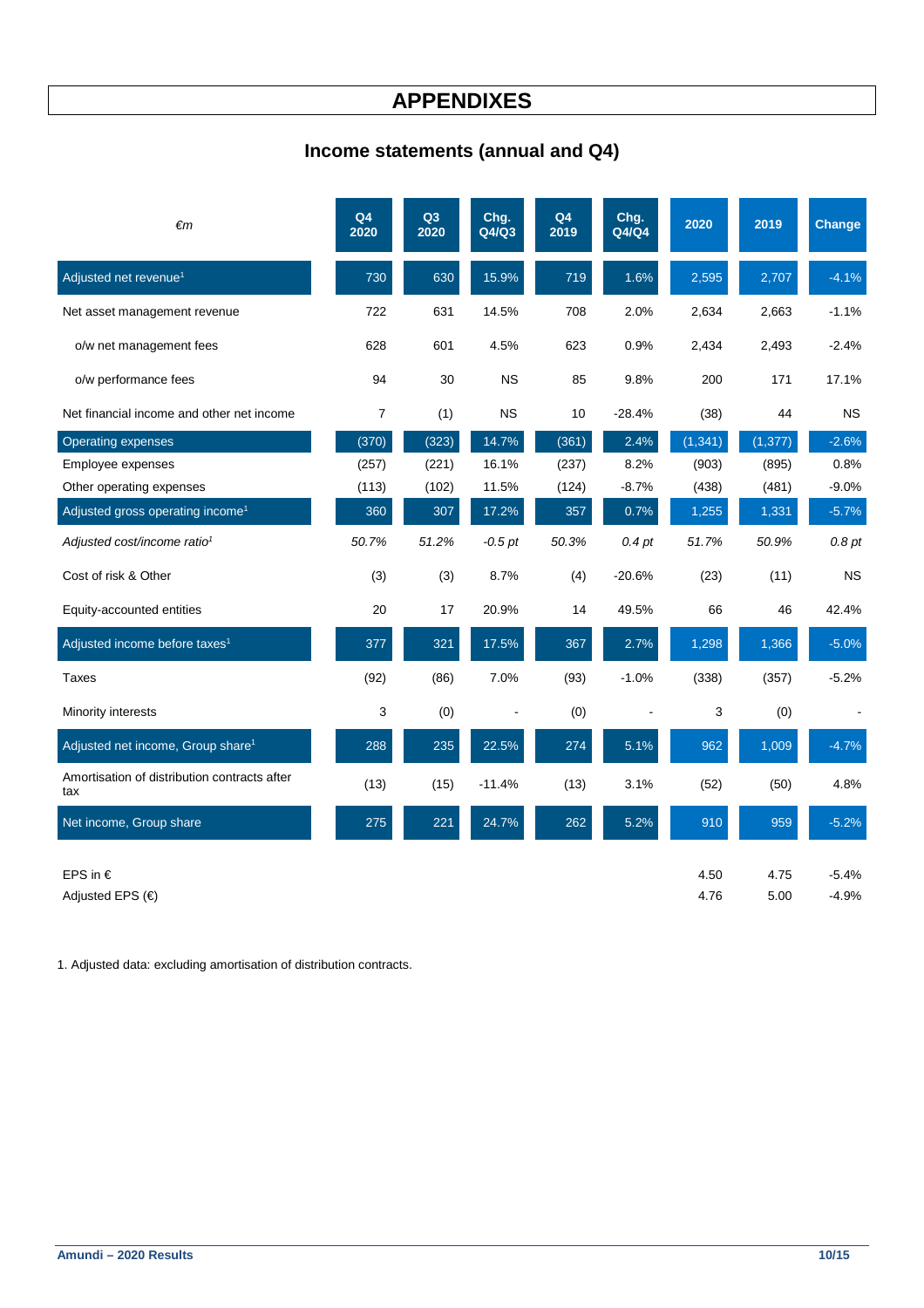# **Change in assets under management<sup>1</sup> from end-December 2018 to end-December 2020**

| $(\in$ bn)                                     | <b>AuM</b> | <b>Net</b><br><b>inflows</b> | <b>Market and</b><br>foreign<br>exchange<br>effect | <b>Scope effect</b> | <b>Change in AuM</b><br>vs. previous<br>quarter |
|------------------------------------------------|------------|------------------------------|----------------------------------------------------|---------------------|-------------------------------------------------|
| At 31/12/2018                                  | 1,425      |                              |                                                    |                     | $-3.4%$                                         |
| Q1 2019                                        |            | $-6.9$                       | $+58.3$                                            |                     |                                                 |
| At 31/03/2019                                  | 1.476      |                              |                                                    |                     | $+3.6%$                                         |
| Q <sub>2</sub> 2019                            |            | $-4.8$                       | $+15.1$                                            |                     |                                                 |
| At 30/06/2019                                  | 1,487      |                              |                                                    |                     | $+0.7%$                                         |
| Q3 2019                                        |            | $+42.7$                      | $+33.5$                                            |                     |                                                 |
| At 30/09/2019                                  | 1,563      |                              |                                                    |                     | $+5.1%$                                         |
| Q4 2019                                        |            | $+76.8$                      | $+13.7$                                            |                     |                                                 |
| At 31/12/2019                                  | 1,653      |                              |                                                    |                     | $+5.8%$                                         |
| Q1 2020                                        |            | $-3.2$                       | $-122.7$                                           |                     |                                                 |
| At 31/03/2020                                  | 1,527      |                              |                                                    |                     | $-7.6%$                                         |
| Q <sub>2</sub> 20 <sub>20</sub>                |            | $-0.8$                       | $+64.9$                                            |                     |                                                 |
| At 30/06/2020                                  | 1,592      |                              |                                                    |                     | $+4.2%$                                         |
| Q3 2020                                        |            | $+34.7$                      | $+15.2$                                            | $+20.7$             |                                                 |
| At 30/09/2020                                  | 1,662      |                              |                                                    |                     | $+4.4%$                                         |
| Q4 2020                                        |            | $+14.4$                      | $+52.1$                                            |                     |                                                 |
| At 31/12/2020                                  | 1,729      |                              |                                                    |                     | $+4.0%$                                         |
| <b>Total 2020:</b><br>Net inflows <sup>1</sup> | $+€45.1bn$ |                              |                                                    |                     |                                                 |

Market and FX effect  $+€9.5bn$ <br>Scope effect:  $+€20.7bn$ Scope effect:

## **Details of assets under management and net inflows by client segment<sup>1</sup>**

|                                            | <b>AuM</b> | AuM        | % chg. vs. | <b>Inflows</b> | <b>Inflows</b> | <b>Inflows</b> | <b>Inflows</b> |
|--------------------------------------------|------------|------------|------------|----------------|----------------|----------------|----------------|
| (Ebn)                                      | 31.12.2020 | 31.12.2019 | 31.12.2019 | Q4 2020        | Q4 2019        | 2020           | 2019           |
|                                            |            |            |            |                |                |                |                |
| French networks                            | 118        | 111        | $+6.3%$    | $+4.0$         | $-0.7$         | $+7.7$         | $-3.0$         |
| International networks                     | 146        | 128        | $+14.4%$   | $+1.5$         | $+1.0$         | $-1.4$         | $+2.7$         |
| Third-party distributors                   | 185        | 194        | $-4.6%$    | $+3.0$         | $+3.0$         | $+5.3$         | $+5.7$         |
| Retail (excl. JVs)                         | 449        | 432        | $+3.8%$    | $+8.5$         | $+3.3$         | $+11.7$        | $+5.4$         |
| Institutionals <sup>2</sup> and sovereigns | 414        | 376        | $+9.9%$    | $+6.7$         | $-4.4$         | $+14.5$        | $-8.8$         |
| Corporates                                 | 96         | 79         | $+20.7%$   | $+16.0$        | $+1.9$         | $+17.8$        | $+4.9$         |
| <b>Employee Savings</b>                    | 67         | 66         | $+1.1%$    | $+0.6$         | $+2.8$         | $+3.9$         | $+4.8$         |
| CA & SG insurers                           | 464        | 465        | $-0.0%$    | $-2.0$         | $+1.4$         | $-8.2$         | $+17.6$        |
| <b>Institutionals</b>                      | 1,041      | 987        | $+5.5%$    | $+21.3$        | $+1.7$         | $+28.1$        | $+18.5$        |
| <b>JVs</b>                                 | 239        | 234        | $+1.9%$    | $-15.43$       | $+71.74$       | $+5.45$        | $+83.94$       |
|                                            |            |            |            |                |                |                |                |
| <b>TOTAL</b>                               | 1,729      | 1,653      | $+4.6%$    | $+14.4$        | $+76.8$        | $+45.1$        | $+107.7$       |
| <b>Average AuM excl. JVs</b>               | 1,398      | 1,356      | $+3.1%$    |                |                |                |                |

<sup>1</sup>Assets under management and inflows including Sabadell AM as of Q3 2020 and include assets under advisory and assets marketed and take into account 100% of the Asian JVs' inflows and assets under management. For Wafa in Morocco, assets are reported on a proportional consolidation

basis.<br><sup>2</sup> Including Funds of funds.

<sup>3</sup> Including €16.5bn in outflows from "channel business" products in China, and €5.1bn due two institutional mandates in India coming to an end.

<sup>4</sup>Including two institutional mandates in India for +€74.2bn.

 $<sup>5</sup>$  Including €11.3bn in outflows from "channel business" in China.</sup>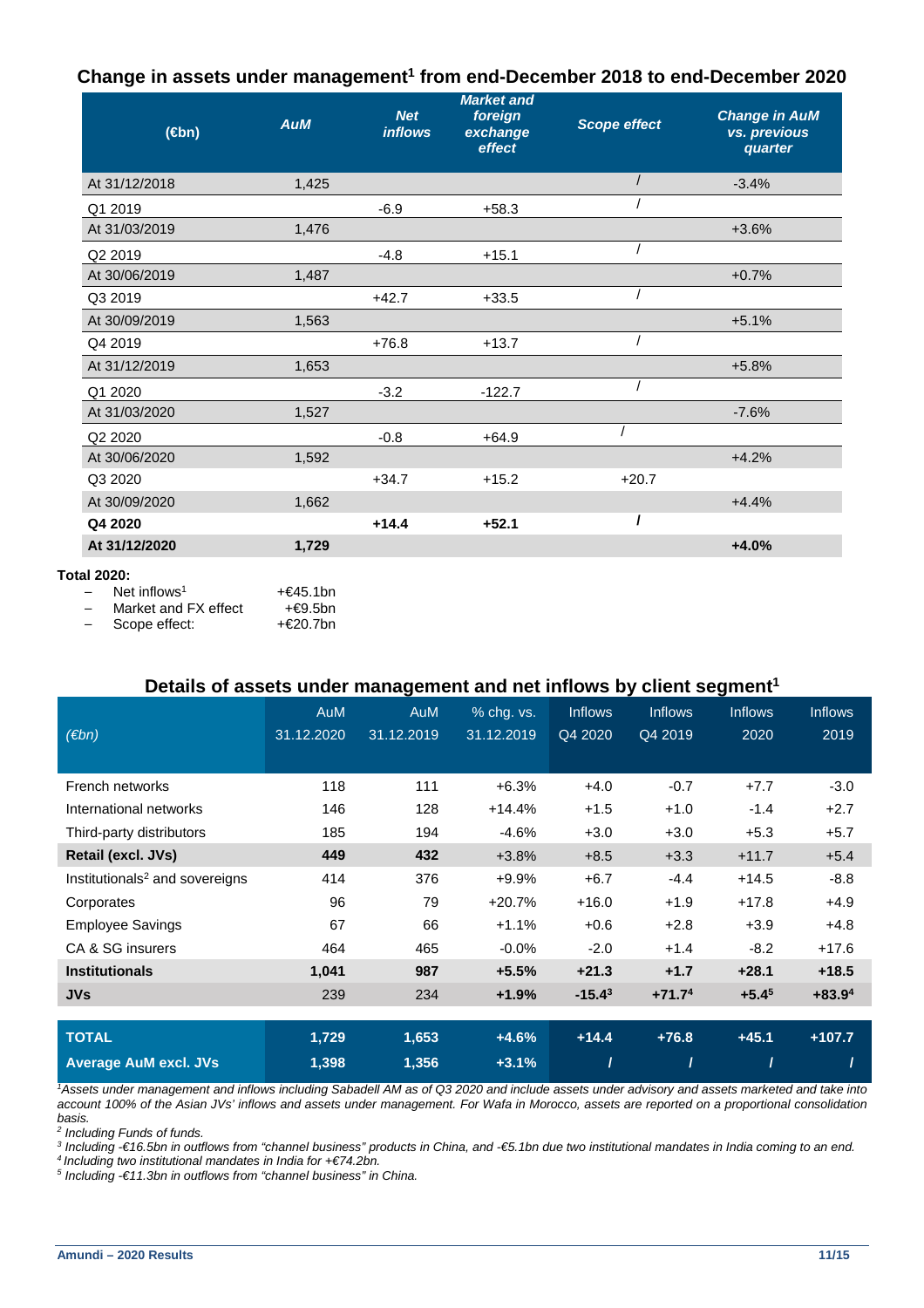| Details of assets under management and net inflows by asset class b |            |            |            |                |                |          |                |  |  |
|---------------------------------------------------------------------|------------|------------|------------|----------------|----------------|----------|----------------|--|--|
|                                                                     | <b>AuM</b> | <b>AuM</b> | % chq. vs. | <b>Inflows</b> | <b>Inflows</b> | Inflows  | <b>Inflows</b> |  |  |
| (Ebn)                                                               | 31/12/2020 | 31/12/2019 | 31/12/2019 | Q4 2020        | Q4 2019        | 12M 2020 | 12M 2019       |  |  |
| Equities                                                            | 277        | 252        | +9.9%      | $+9.3$         | $+6.9$         | $+19.3$  | $+4.6$         |  |  |
| Multi-asset                                                         | 263        | 250        | $+5.5%$    | $+3.0$         | $+2.0$         | $-1.0$   | $-6.7$         |  |  |
| <b>Bonds</b>                                                        | 635        | 636        | $-0.2%$    | $-1.0$         | $+4.5$         | $-11.3$  | $+19.4$        |  |  |
| Real, alternative and<br>structured assets                          | 92         | 86         | $+7.6%$    | $+1.0$         | $+2.3$         | $+4.5$   | $+7.7$         |  |  |
| <b>MLT ASSETS excl. JVs</b>                                         | 1,267      | 1,224      | $+3.6%$    | $+12.3$        | $+15.7$        | $+11.5$  | $+25.0$        |  |  |
| Treasury Products excl. JVs                                         | 222        | 195        | $+13.8%$   | $+17.5$        | $-10.7$        | $+28.2$  | $-1.2$         |  |  |
| <b>ASSETS excl. JVs</b>                                             | 1,490      | 1,419      | $+5.0%$    | $+29.8$        | $+5.0$         | $+39.8$  | $+23.8$        |  |  |
| <b>JVs</b>                                                          | 239        | 234        | $+1.9%$    | $-15.4^2$      | $+71.73$       | $+5.44$  | $+83.94$       |  |  |
| <b>TOTAL</b>                                                        | 1.729      | 1.653      | $+4.6%$    | $+14.4$        | $+76.8$        | $+45.1$  | $+107.7$       |  |  |
| o/w MLT Assets                                                      | 1,477      | 1,426      | $+3.6%$    | $-4.5$         | $+82.4$        | $+17.7$  | $+109.4$       |  |  |
| o/w Treasury products                                               | 252        | 227        | $+10.9%$   | $+18.9$        | $-5.7$         | $+27.5$  | $-1.7$         |  |  |

# **Details of assets under management and net inflows by asset class**<sup>1</sup>

<sup>1</sup>Assets under management and inflows including Sabadell AM as of Q3 2020 and include assets under advisory and assets marketed and take into account 100% of the Asian JVs' inflows and assets under management. For Wafa in Morocco, assets are reported on a proportional consolidation basis.

<sup>2</sup> Including €16.5bn in outflows from "channel business" products in China, and €5.1bn due to two institutional mandates in India coming to an end.

<sup>3</sup> Including two institutional mandates in India for  $+€74.2$ bn

4 Including -€11.3bn in outflows from "channel business" in China

# **Details of assets under management and net inflows by region<sup>1</sup>**

|                                  | <b>AuM</b> | <b>AuM</b> | % chg. vs. | <b>Inflows</b> | <b>Inflows</b> | <b>Inflows</b> | <b>Inflows</b> |
|----------------------------------|------------|------------|------------|----------------|----------------|----------------|----------------|
| (Ebn)                            | 31.12.2020 | 31.12.2019 | 31.12.2019 | Q4 2020        | Q4 2019        | 12M 2020       | 12M 2019       |
| France <sup>2</sup>              | 9323       | 890        | $+4.8%$    | $+13.6$        | $-3.7$         | $+26.7$        | $+13.6$        |
| Italy                            | 180        | 177        | $+1.6%$    | $+0.7$         | $+2.1$         | $-2.0$         | $-3.6$         |
| Europe excl. France and<br>Italy | 225        | 184        | $+22.3%$   | $+16.1$        | $+4.2$         | $+28.3$        | $+9.8$         |
| Asia                             | 298        | 300        | $-0.8%$    | $-13.04$       | $+74.85$       | $+1.26$        | $+83.85$       |
| Rest of world <sup>7</sup>       | 95         | 103        | $-8.1%$    | $-2.9$         | $-0.6$         | $-9.0$         | $+4.0$         |
| <b>TOTAL</b>                     | 1,729      | 1,653      | $+4.6%$    | $+14.4$        | $+76.8$        | $+45.1$        | $+107.7$       |
| <b>TOTAL excl. France.</b>       | 797        | 764        | $+4.3%$    | $+0.8$         | $+80.4$        | $+18.4$        | $+94.1$        |

<sup>1</sup>Assets under management and inflows including Sabadell AM as of Q3 2020 and include assets under advisory and assets marketed and take into account 100% of the Asian JVs' inflows and assets under management. For Wafa in Morocco, assets are reported on a proportional consolidation basis.

<sup>2</sup> France: net inflows on medium/long-term assets: +€2.6bn in Q4 2020; +€9.9bn in Q4 2019.

3 Of which €444bn for CA & SG insurers.

4 Including -€16.5bn in outflows from "channel business" products in China, and -€5.1bn due to two institutional mandates in India coming to an end.

 $5$  Including two institutional mandates in India for  $+€74.2$ bn.

 $6$  Including  $-6$ 11.3bn in outflows from "channel business" in China

<sup>7</sup> Mainly the United States.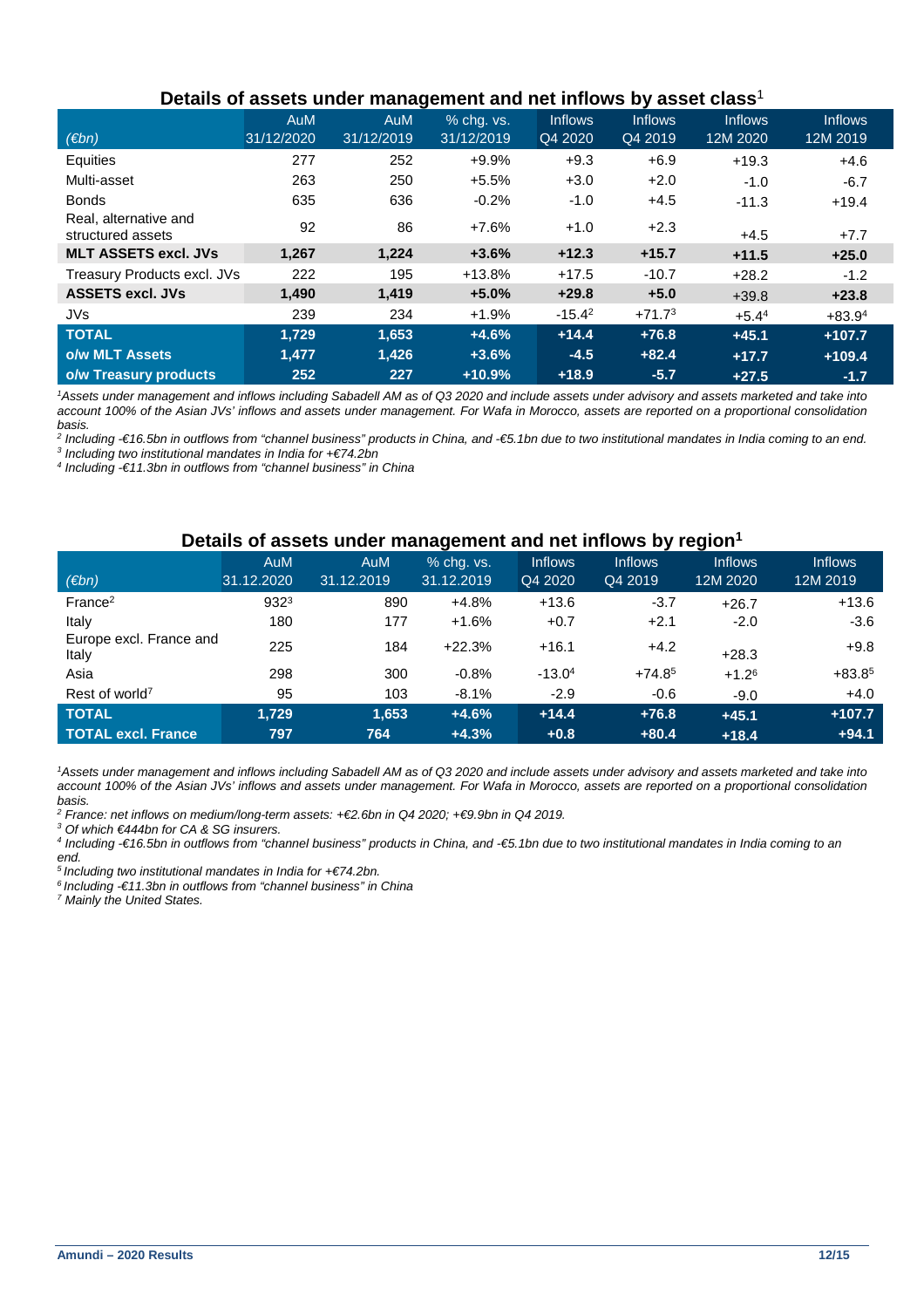#### **I. Income statement**

#### **1. Accounting and adjusted data**

#### **Accounting data**

For 12M 2020 and 2019, information corresponds to data after amortisation of distribution contracts.

#### **Adjusted data**

To present an income statement that is closer to the economic reality, the following adjustments have been made: restatement of the amortisation of distribution contracts (deducted from net revenues) with SG, Bawag, UniCredit and Banco Sabadell.

**Note: on accounting data,** amortisation of distribution contracts:

- Q4 2019: €18m before tax and €13m after tax
- Q4 2020: €18m before tax and €13m after tax
- 12M 2019: €71m before tax and €50m after tax
- 12M 2020: €74m before tax and €52m after tax

#### **II. Amortisation of distribution contracts with Banco Sabadell**

- When Sabadell AM was acquired, a 10-year distribution contract was entered into with Banco Sabadell in Spain; this contract's gross valuation is €108m (posted to the balance sheet under Intangible Assets). At the same time, a Deferred Tax Liability of €27m was recognised. Thus the net amount is €81m which is amortised using the straight-line method over 10 years, as from 1 July 2020.
- In the Group's income statement, the net tax impact of this amortisation is €8m over a full year (or €11m before tax), posted under "Other revenues", and is added to existing amortisations of distribution contracts:
	- with **Bawag** in the amount of €2m after tax over a full year (€3m before tax);
	- with **UniCredit** in the amount of €38m after tax over a full year (€55m before tax).

**Note: amortisation of the SG contract (per year:** €10m after taxes, €14m before taxes) **finished as of 1 November 2020** 

#### **III. Alternative Performance Indicator**

#### **Adjusted net income**

In order to present a performance indicator that is closer to economic reality, Amundi publishes adjusted net income, which is reconciled with accounting net income, Group share in the following manner:

> accounting data adjusted data

| $\epsilon$ m                                        | 2019     | 2018     | Q4 2019     | Q4 2018 |
|-----------------------------------------------------|----------|----------|-------------|---------|
| Net revenues (a)                                    | 2,636    | 2,510    | 701         | 602     |
| + Amortisation of distribution contracts before tax | 71       | 71       | 18          | 18      |
| Adjusted net revenues (b)                           | 2,707    | 2,582    | 719         | 620     |
| Operating expenses (c)                              | $-1,377$ | $-1,387$ | $-361$      | $-326$  |
| + Pioneer integration costs before tax              | 0        | 56       | $\mathbf 0$ | 27      |
| Adjusted operating expenses (d)                     | $-1,377$ | $-1,331$ | $-361$      | $-326$  |
| Gross operating income $(e) = (a)+(c)$              | 1,259    | 1,123    | 340         | 250     |
| Adjusted gross operating income $(f) = (b)+(d)$     | 1,331    | 1,251    | 357         | 294     |
| Cost/income ratio (c)/(a)                           | 52.2%    | 55.3%    | 51.5%       | 58.6%   |
| Adjusted cost/income ratio (d)/(b)                  | 50.9%    | 51.5%    | 50.3%       | 52.5%   |
| Cost of risk & Other (q)                            | $-11$    | $-11$    | $-4$        | $-13$   |
| Equity-accounted entities (h)                       | 46       | 50       | 14          | 12      |
| Income before tax $(i) = (e)+(g)+(h)$               | 1,295    | 1,162    | 349         | 248     |
| Adjusted income before tax $(j) = (f)+(g)+(h)$      | 1,366    | 1,289    | 367         | 293     |
| Taxes (k)                                           | $-336$   | $-307$   | $-87$       | $-56$   |
| Adjusted taxes (I)                                  | $-357$   | $-343$   | $-93$       | $-68$   |
| Net income, Group share (i)+(k)                     | 959      | 855      | 262         | 192     |
| Adjusted net income, Group share (j)+(l)            | 1,009    | 946      | 274         | 225     |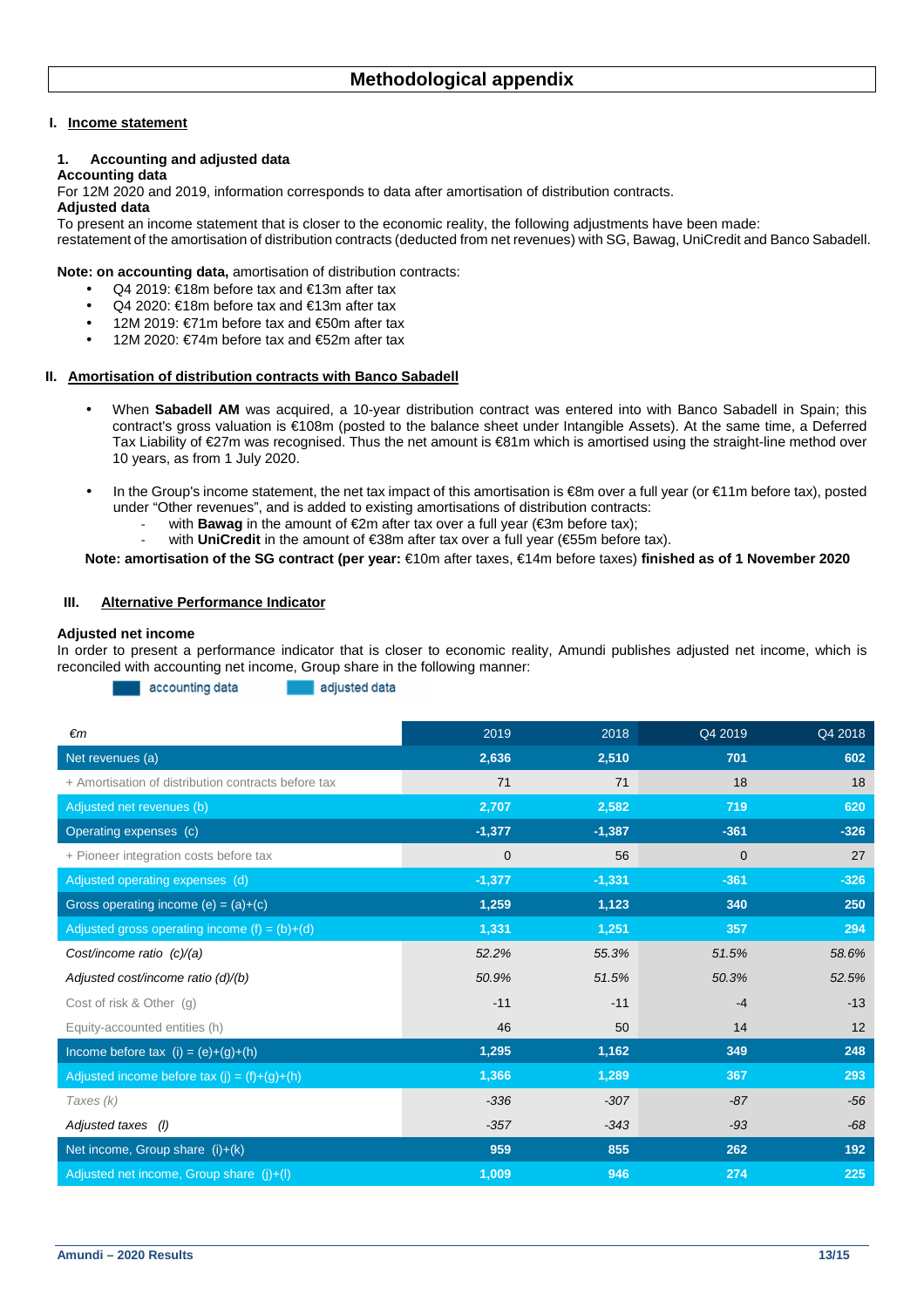# **Shareholder structure**

|                                         | <b>31 December 2018</b> |                    | <b>31 December 2019</b> |                    | 31 December 2020    |                 |
|-----------------------------------------|-------------------------|--------------------|-------------------------|--------------------|---------------------|-----------------|
|                                         | Number of<br>shares     | $\%$<br>of capital | Number of<br>shares     | $\%$<br>of capital | Number of<br>shares | %<br>of capital |
| Crédit Agricole Group                   | 141,057,399             | 69.9%              | 141,057,399             | 69.8%              | 141,057,399         | 69.7%           |
| Employees                               | 602,329                 | 0.3%               | 969,010                 | 0.5%               | 1,234,601           | 0.6%            |
| Treasury shares                         | 814,081                 | 0.4%               | 1,333,964               | 0.7%               | 685,055             | 0.3%            |
| Free float                              | 59,230,545              | 29.4%              | 58,802,932              | 29.1%              | 59,608,898          | 29.4%           |
| Number of shares at end of period       | 201,704,354             | 100.0%             | 202,163,305             | 100.0%             | 202,585,953         | 100.0%          |
| Average number of shares for the period | 201,591,264             |                    | 201,765,967             |                    | 202,215,270         |                 |

• Employee ownership increased due to the capital increase reserved for employees on 14 November 2019

• Average number of shares on a pro-rata basis